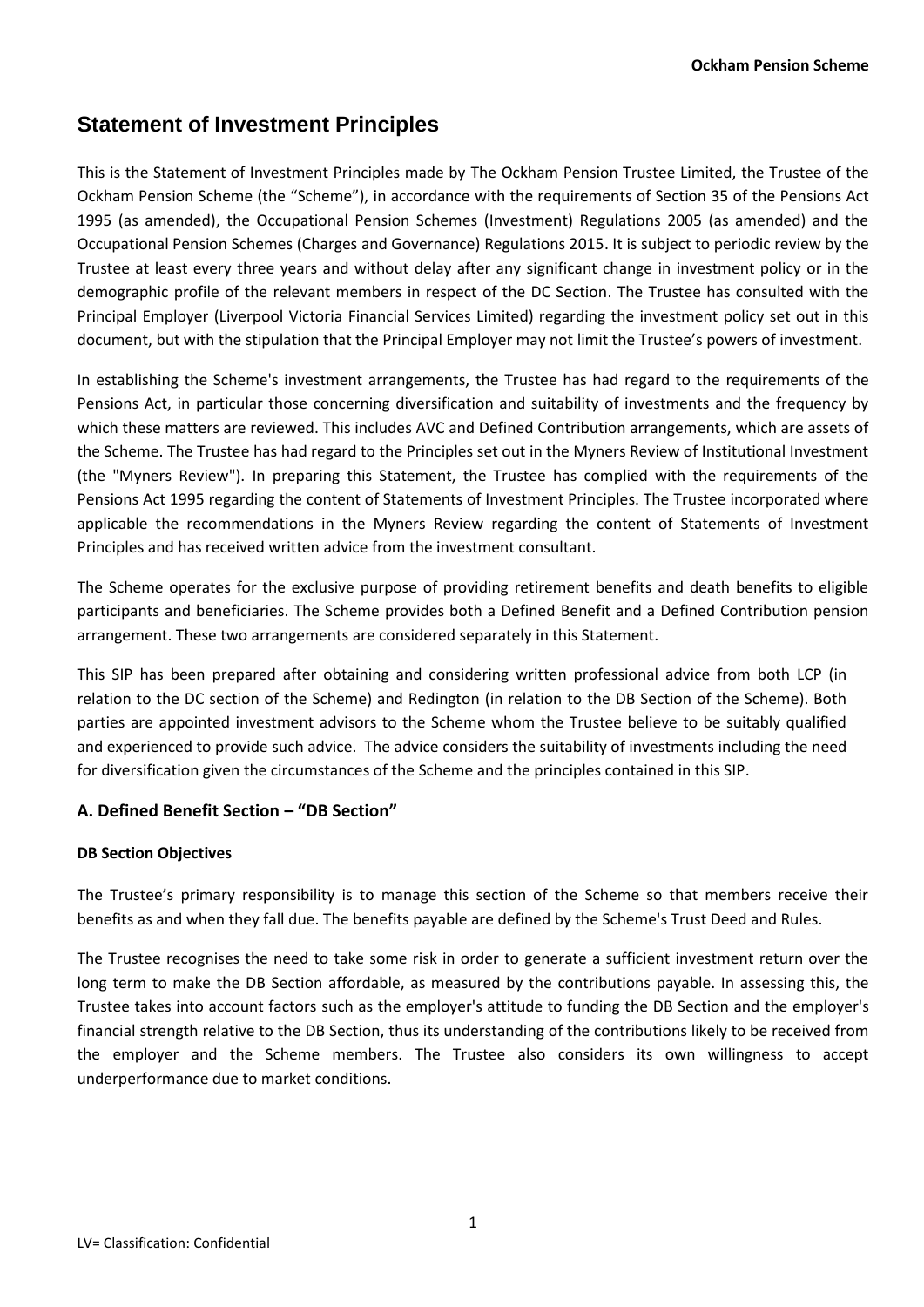## **Investment Strategy**

In determining and reviewing the Scheme's investment strategy the Trustee adopts an objectives based approach. This translates the principal goal of paying member benefits into measurable funding objectives and risk constraints, agreed by the Trustee. These objectives are reviewed and monitored by the Trustee on a regular basis.

The Trustee's primary funding objective is to reach full funding on the Technical Provisions basis, with a long term target of achieving full funding on a Gilts +0.25% liability valuation basis by 2028. The Trustee's secondary funding objective is to reach full funding on a solvency basis (approximated by a Gilts flat liability valuation basis) by 2024.

In setting the investment strategy, the Trustee aims to:

- Target an expected return on assets close to that required to meet the funding objective.
- Manage the investment risk including that arising due to mismatch between assets and liabilities by hedging to the Scheme's funding level on a Gilts +0.25% liability valuation basis, as well as limit the total risk on the Scheme below the risk budget.
- Maintain suitable liquidity of assets such that the Scheme is not forced to buy and sell investments at particular times to pay member benefits or meet potential collateral calls.

#### **Strategic Asset Allocation**

The Trustee carried out a full review of the Scheme's Strategic Asset Allocation in October 2020. A new Strategic Asset Allocation was finalised in March 2021, primarily to improve the expected return of the Scheme. The implementation of this new Strategic Asset Allocation was finalised in April 2021.

| <b>Asset Class</b>          | <b>Target Benchmark (%)</b> | Target Range (%) |  |
|-----------------------------|-----------------------------|------------------|--|
| LDI                         | 46%                         | 41%-51%          |  |
| <b>Liquid Market Assets</b> | 4%                          | 0%-9%            |  |
| Diversified Growth Funds    | 4%                          | 0%-9%            |  |
| <b>Liquid Credit Assets</b> | 50%                         | 45%-55%          |  |
| Corporate Bonds             | 44%                         | 39%-49%          |  |
| Absolute Return Bonds       | 6%                          | 0%-11%           |  |
| Total <sup>1</sup>          | 100%                        | N/A              |  |

*<sup>1</sup>The strategic asset allocation above is based on the implemented asset allocation in April 2021 based on the Scheme's position as at the end of March 2021.*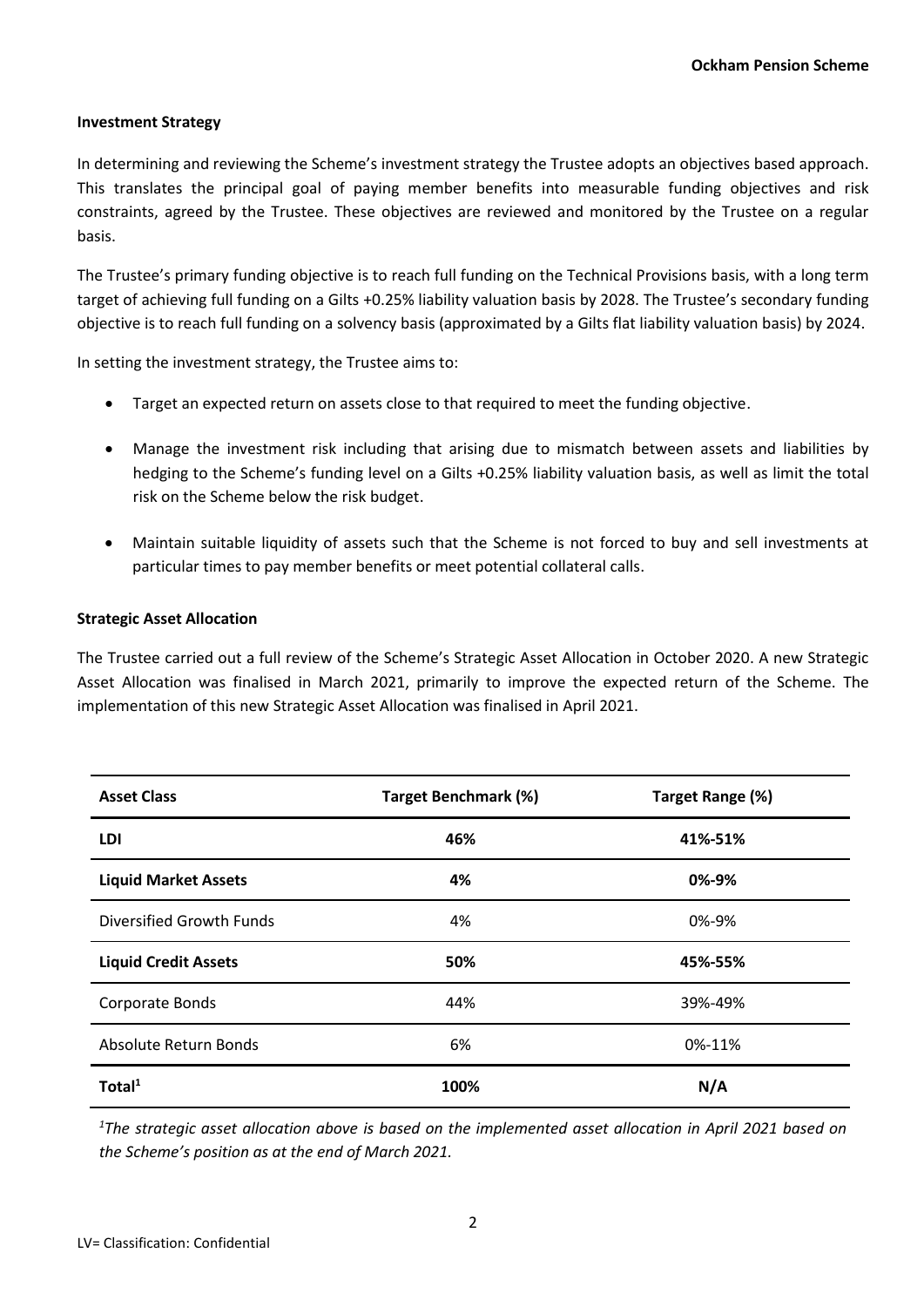To achieve the DB Section's objectives the Trustee has agreed the following:

## *Balance between different kinds of investments*

The Scheme will hold a mix of investments within major markets to ensure that the overall portfolio is well diversified. This includes avoiding excessive reliance on any particular asset, issuer or group of undertakings and avoiding accumulations of risk in the portfolio as a whole.

# *Kinds of investment to be held*

The DB Section may invest in quoted and unquoted securities of UK and overseas markets including (but not limited to) equities and fixed interest and index-linked bonds, property, insurance contracts, cash and pooled funds. The DB Section may also make use of derivatives and contracts for difference for the purpose of efficient portfolio management or to hedge specific risks. The DB Section may not invest in securities directly issued by the Principal Employer, which would imply "self-investment". The DB Section's assets must consist predominantly of investments admitted to trading on regulated markets and investment in assets which are not admitted to trading on such markets must in any event be kept to a prudent level.

## *Choosing Investments*

All day-to-day investment duties have been delegated to the DB Section's investment manager.

## *Risks*

The Trustee recognises a number of risks involved in the investment of the DB Section's assets and keeps them under regular review:

- *Sponsor risk* is measured by the level of ability and willingness of the sponsor to support the continuation of the DB Section and to make good any current or future deficit. It is managed by assessing the interaction between the DB Section and the sponsor's business, as measured by a number of factors, including the creditworthiness of the sponsor and the size of the pension liability relative to a number of metrics reflecting the financial strength of the sponsor.
- *Solvency risk* and mismatching risk are measured through a qualitative and quantitative assessment of the expected development of the liabilities relative to the current and alternative investment strategies. They are managed through assessing the progress of the actual growth of the liabilities relative to the selected investment strategies.
- *Credit risk* is the risk that one party to a financial instrument will cause a loss to the DB Section by failing to repay an obligation, amongst other things. This risk is managed at the discretion of the relevant investment manager acting within defined limits set by the Trustee regarding credit quality and size of exposure.
- *Market risk/other price risk* is the risk that the fair value or future cash flows of a financial asset will fluctuate because of changes in market prices (other than those arising from interest rate risk or currency risk), whether those changes are caused by factors specific to the individual financial instrument or its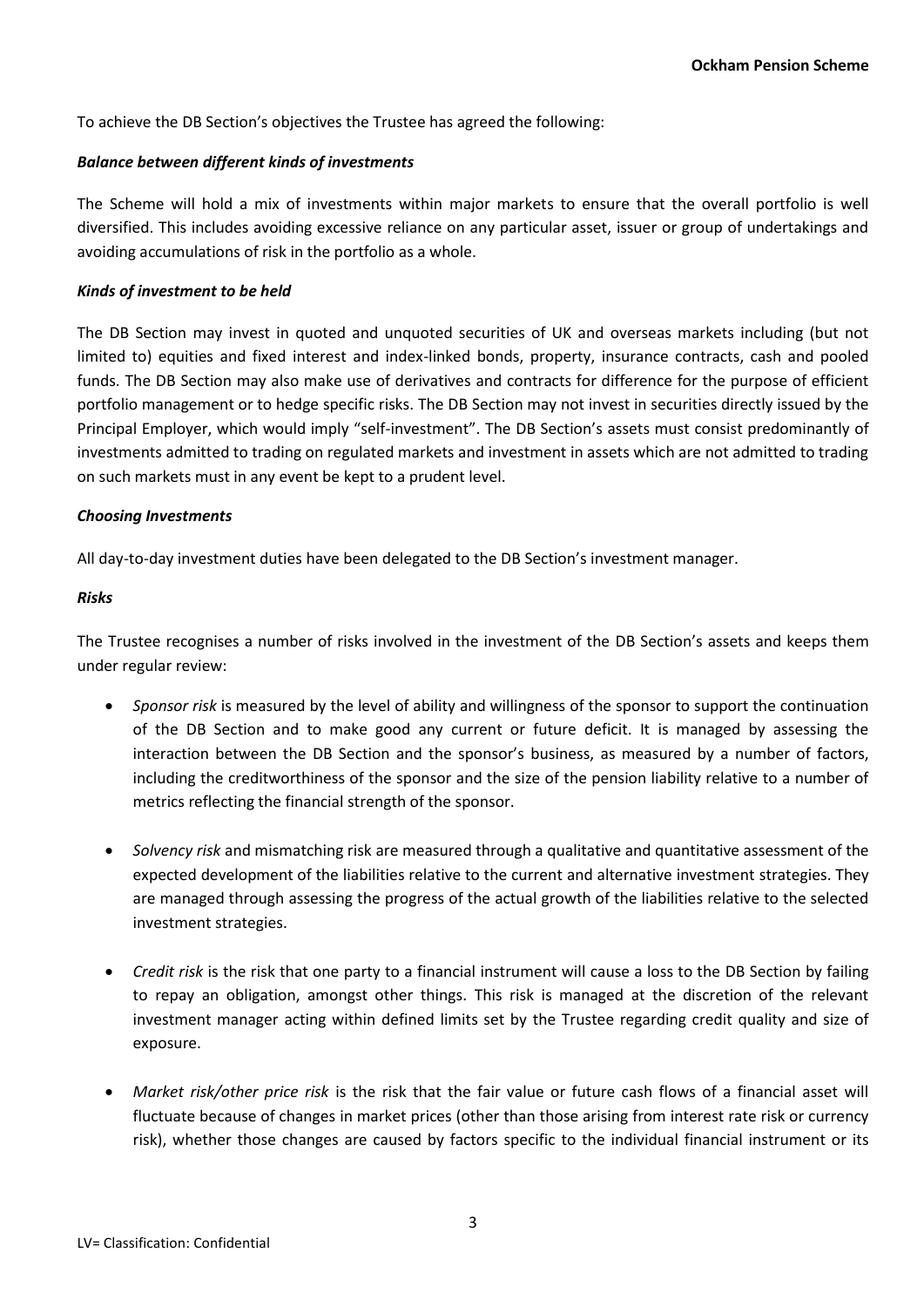issuer, or factors affecting all similar financial instruments traded in the market. This risk is managed at a strategic and manager level through diversification.

- *Currency risk* is the risk that the fair value or future cash flows of a financial asset will fluctuate because of changes in foreign exchange rates. This risk is either mitigated through currency hedging, where appropriate.
- *Interest rate risk* is the risk that the fair value or future cash flows of a financial asset will fluctuate because of changes in market interest rates. Exposure to interest rate risk is gained intentionally to hedge and offset liability interest rate risk. This is managed by the investment manager within defined limits set by the Trustee.
- *Liquidity risk* is measured by the level of cashflow required by the DB Section over a specified period. It is managed by the DB Section's administrators assessing the level of cash held in order to limit the impact of the cash flow requirements on the investment policy.
- *Manager risk* is measured by the expected deviation of the prospective risk and return, as set out in the manager's objectives, relative to the investment policy. It is managed by monitoring the actual deviation of returns relative to the objective and factors supporting the manager's investment process.
- *Counterparty risk* is measured through the level of concentration with any one counterparty, leading to the risk of an influence on investment values, arising from a default on obligations. It is managed through the investment manager guidelines, counterparty diversification and collateralisation, where appropriate.
- *Political risk* is measured by the level of concentration of any one market leading to the risk of an adverse influence on investment values arising from political intervention. It is managed by regular reviews of the actual investments relative to policy and through regular assessment of the levels of diversification within the existing policy.
- *Environmental, social and governance (ESG) risks*  Environmental, social and corporate governance (ESG) factors are sources of risk to the Scheme's investments which could be financially material, over both the short and longer term. These potentially include risks relating to factors such as climate change, unsustainable business practices, and unsound corporate governance. The Trustee seeks to appoint investment managers who will manage these risks appropriately on their behalf and regularly reviews how these risks are being managed in practice.

# *Custody*

The Trustee may arrange for the appointment of a custodian in relation to all or any part of the portfolio.

#### **Monitoring**

When applicable, the terms of the long-term relationship between the Trustee and its managers are set out in separate Investment Management Agreements (IMAs). These document the Trustee's expectations of their managers; alongside the investment guidelines they are required to operate under. When the Trustee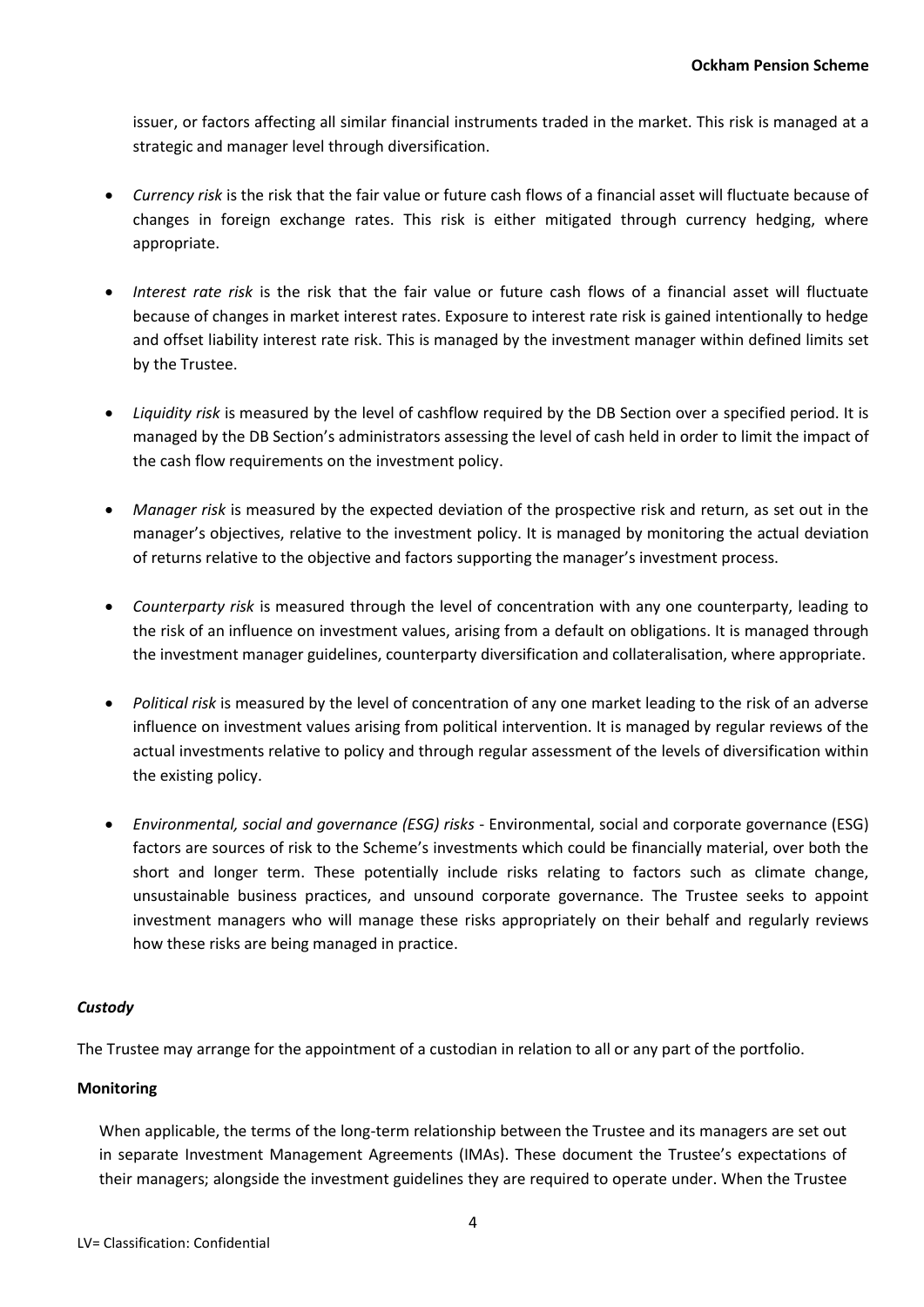decides to invest in pooled investment vehicles, it recognises that due to the collective nature of these investments, there is less scope to directly influence how the asset manager invests. In such instances, the Trustee's investment advisers ensure the investment objectives and guidelines of the manager are consistent with that of the Trustee.

When relevant, the Trustee requires its investment managers to invest with a medium to long-term time horizon, and use any rights associated with the investment to drive better long-term outcomes. For some asset classes, the Trustee does not expect the respective asset managers to make decisions based on longterm performance. These may include investments that provide risk reduction through diversification or through hedging, consistent with the Trustee's strategic asset allocation.

The Trustee appoints its investment managers with an expectation of a long-term partnership, which encourages active ownership of the Scheme's assets. When assessing a manager's performance, the focus is on longer-term outcomes and is assessed over a medium to longer-term timeframe, subject to a minimum of three years. The Trustee would not expect to terminate a manager's appointment based purely on short-term performance. However, a manager's appointment could be terminated within a shorter timeframe than three years due to other factors such as a significant change in business structure or the investment team.

Managers are paid an ad valorem fee for a defined set of services. The Trustee reviews the fees annually to confirm they are in line with market practices, notably when the Trustee expects the manager to take an active ownership approach and consider long-term ESG factors.

The Trustee reviews the portfolio transaction costs and portfolio turnover range of managers annually, where the data is disclosed and available. The Trustee will then determine whether the costs incurred were within reasonable expectations.

The Trustee's policy towards monitoring non-financial performance is set out in the Responsible Investment section of the SIP.

#### **Rights attaching to investments**

The Trustee's policy is to delegate responsibility for the exercising of rights (including voting rights) attaching to investments to the investment manager. The Trustee expects the investment manager to seek to protect and/or enhance the value of the DB Section's investments when it is exercising the voting rights or in deciding whether to exercise the voting rights.

# **B. Defined Contribution Section – "DC Section"**

#### **Investment Objectives**

The Trustee's primary objective for the DC Section of the Scheme is to provide members with access to:

- an appropriate range of investment options, reflecting the membership profile and which will help to enable members to accumulate a fund to provide suitable benefits at retirement; and
- a default investment option that the Trustee believes to be reasonable for those members that do not wish to make their own investment decisions. The objective of the default option is to generate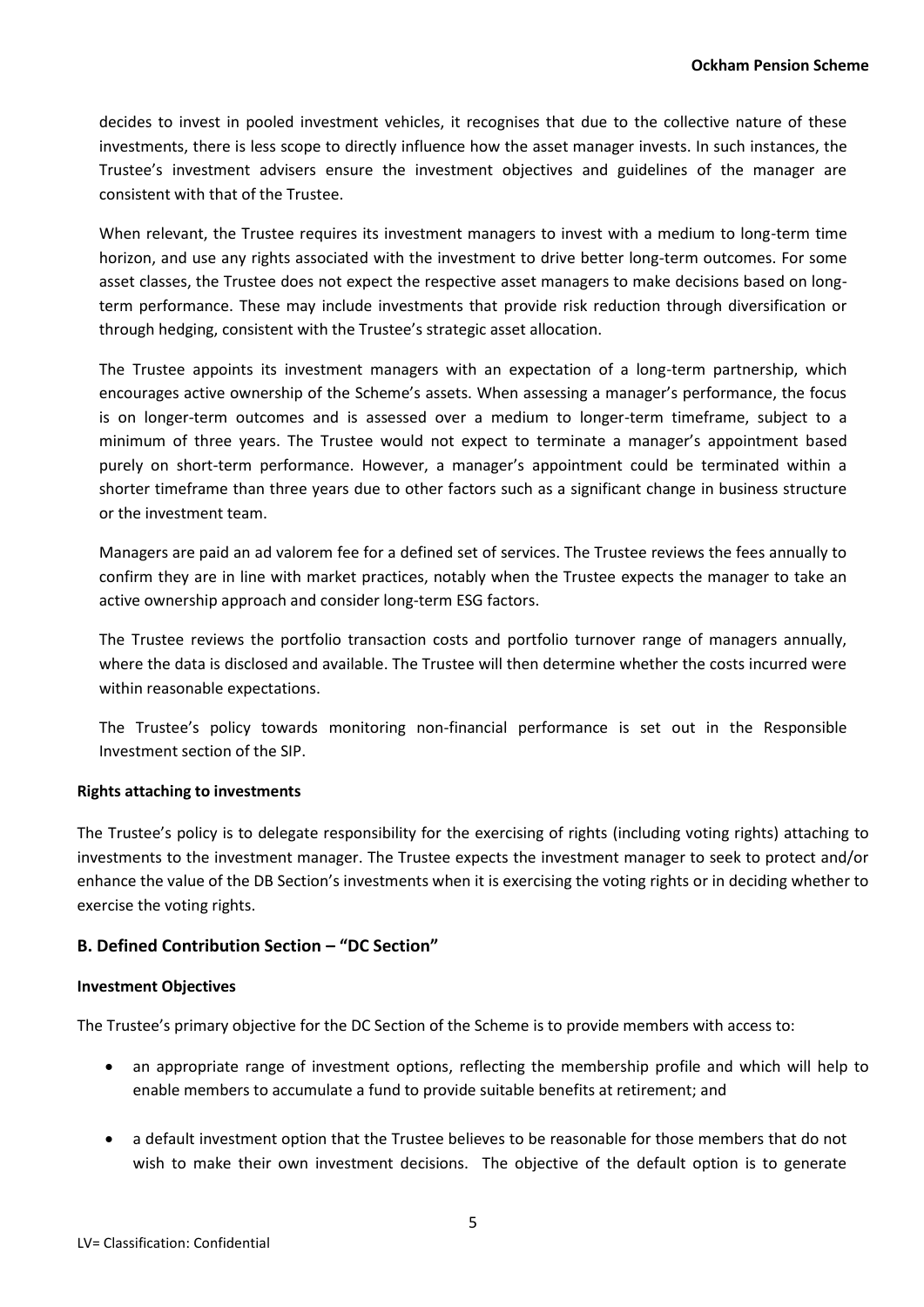returns significantly above inflation whilst members are some distance from retirement, but then to switch automatically and gradually to lower risk investments as members near retirement.

## **Investment Policy**

The Trustee's policy to achieve this objective is to provide a range of funds and a lifestyle fund which offer a suitable mixture of real and other assets and a default investment strategy appropriately targeted for the membership. It recognises that the returns on return-seeking assets, while expected to be greater over the longterm than those on other assets, are likely to be more volatile. The range of funds utilised to meet the DC Section's objectives are set out in Appendix A.

## **Risks**

When deciding how to invest the Scheme's assets, the Trustee has considered several investment risks in the DC Section, including, but not limited to, those set out below:

- *Risk of inadequate returns* in the DC Section, as members' benefits are dependent on the investment returns achieved, it is important that investment options are available which can be expected to produce adequate real returns over the longer term. Accordingly, equity and equity-based funds, which are expected to provide positive returns above inflation over the long term, have been made available to members and feature in the growth phase of the default strategy. To reduce the chance of a sharp deterioration in members' benefits close to retirement, the Trustee has made the default option a "lifetime" strategy.
- *Risk from lack of diversification* This is the risk that failure of a particular investment, or the general poor performance of a given investment type, could materially adversely affect the member's assets. The Trustee believes that the Scheme's DC default strategy is adequately diversified between different asset classes and within each asset class and the DC options provide a suitably diversified range for members to choose from. This was a key consideration when determining the Scheme's investment arrangements and is monitored by the Trustee on a regular basis.
- *Credit risk* This is the risk that one party to a financial instrument will cause a financial loss for the other party by failing to discharge an obligation. The Scheme is subject to credit risk because it invests in bonds via pooled funds. The Trustee manages its exposure to credit risk by only investing in pooled funds that have a diversified exposure to different credit issuers.
- *Currency risk -* Whilst the majority of the currency exposure of the Scheme's assets is to Sterling, the Scheme is subject to currency risk because some of the Scheme's investments are held in overseas markets. For the Scheme's lifetime strategies, the Trustee believes that the currency exposure is managed in an appropriate manner given the objective of each of those strategies. Within the Scheme's self-select fund range some funds will be subject to currency risk where the underlying investments are held in overseas markets which the Trustee considers reasonable.
- *Manager risk*  the risk that the chosen investment manager underperforms its benchmark. Prior to appointing an investment manager, the Trustee receives written advice from a suitably qualified individual. The Trustee monitors the investment managers on a regular basis to ensure they remain appropriate for their selected mandates.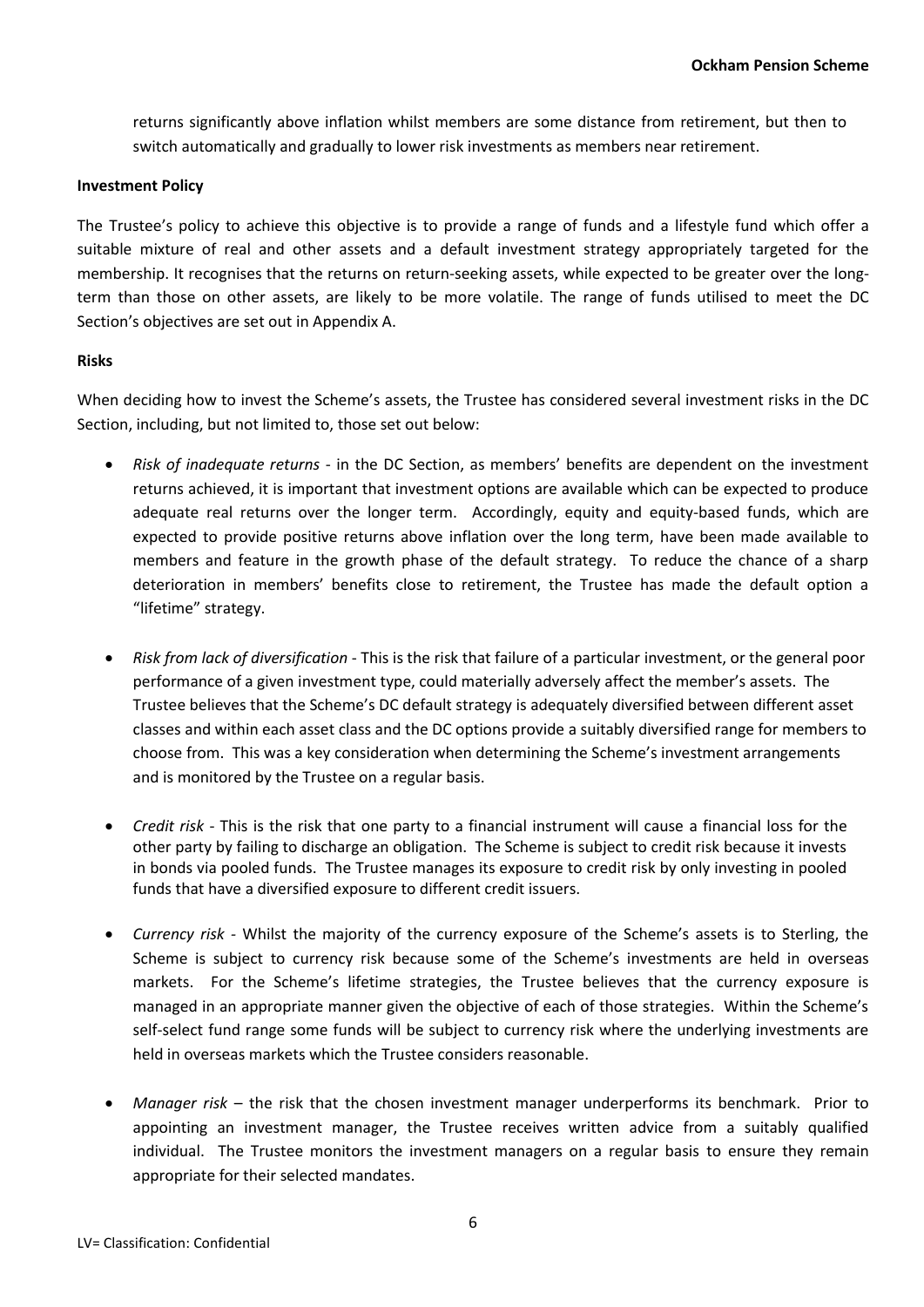- *Illiquidity risk* this is the risk that core financial transactions, such as investing members' contributions, are not processed promptly due to lack of liquidity in the investments. The Trustee manages this risk by only using pooled funds with daily dealing within the default strategy and diversifying the strategy across different types of investment.
- *Valuation risk* is the risk that it is not possible to value accurately some, or all of the underlying assets held within a fund due to market specific circumstances. This may mean that a sufficiently reliable fund unit price cannot be established. The Trustee seeks to appoint investment managers who will manage this risk appropriately should such circumstances occur by, for example, suspending dealing in any affected fund where this is in investors' best interests. The Trustee reviews this risk from time to time and in particular during periods of adverse or unusual market conditions.
- *Risk from excessive charges* If the investment management charges together with other charges levied on, for example, transfers or early retirement are excessive, then the value of a member's account will be reduced unnecessarily. The Trustee is comfortable that the charges applicable to the Scheme are in line with market practice and assess regularly whether these represent good value for members.
- *Environmental, social and governance (ESG) risks*  Environmental, social and corporate governance (ESG) factors are sources of risk to the Scheme's investments which could be financially material, over both the short and longer term. These potentially include risks relating to factors such as climate change, unsustainable business practices, and unsound corporate governance. The Trustee seeks to appoint investment managers who will manage these risks appropriately on their behalf and regularly reviews how these risks are being managed in practice.

The funds and default lifetime strategy option offered through the DC Section have been chosen to help members mitigate these risks through appropriate fund selection and, in addition, to allow members to achieve an adequate level of diversification. These considerations feature in the selection criteria for new managers and the monitoring process for ongoing managers.

# **Suitability**

The Trustee has taken advice from its investment consultant to ensure the fund range and default strategy remain suitable, accommodating a broad range of asset classes covering the needs of members in terms of their attitude to investment risk.

#### **Liquidity**

The funds are offered through a life insurance policy and as such are in normal circumstances intended to be realisable to provide pension benefits on retirement, or earlier on death or transfer to another pension arrangement.

#### **Investment arrangements**

The Trustee has entered into a contract with a platform provider, Aviva, who makes available the range of investment options to members. There is no direct relationship between the Scheme and the underlying investment managers of the DC investment funds.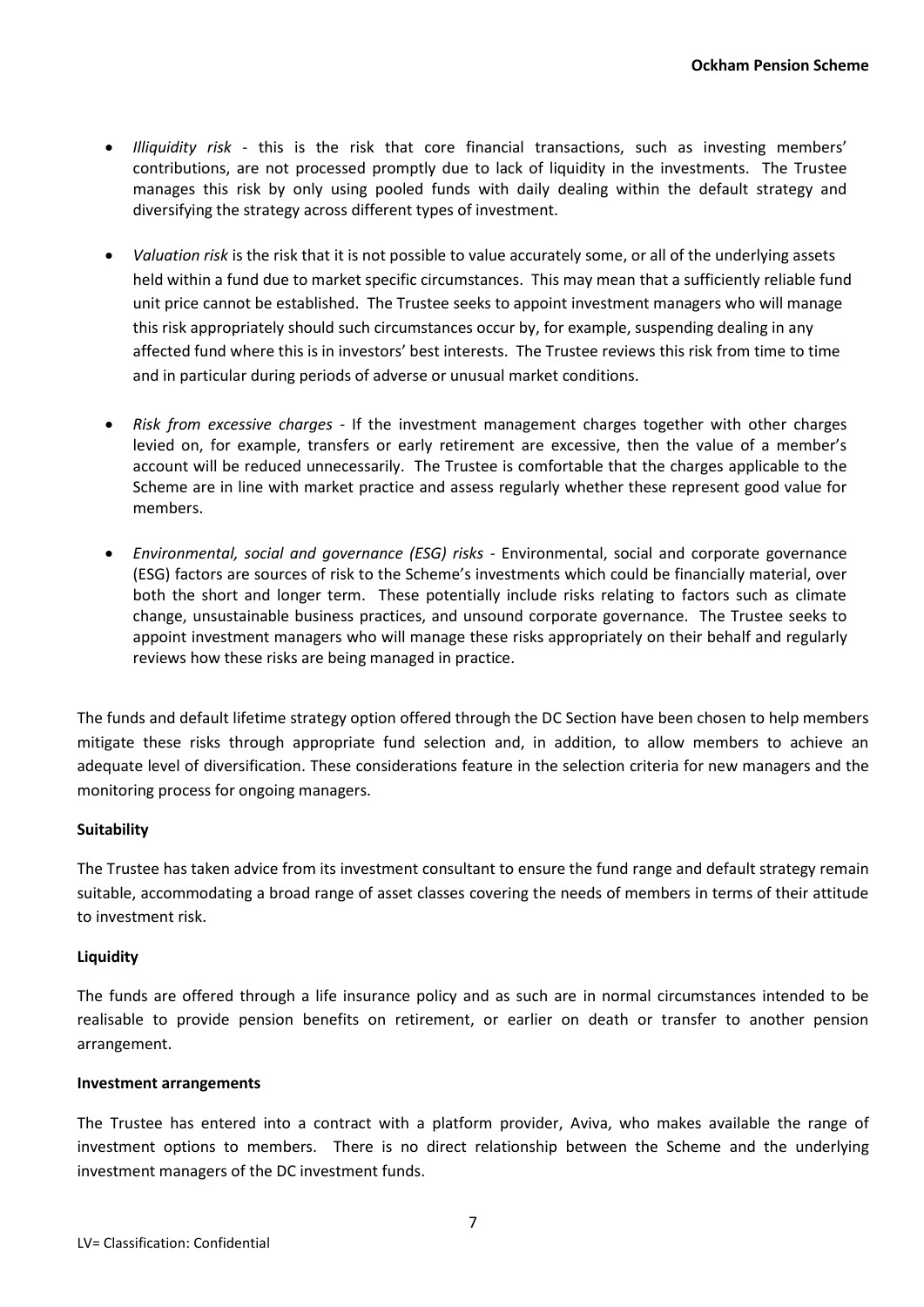Responsibility for the day to day management is effectively delegated to individual investment managers. The current managers are shown in Appendix A.

## **Charges, transaction costs and value for money**

The Trustee is committed to ensuring that DC Section members get value for money (i.e. that the costs and charges deducted from DC Section members' pension accounts or contributions provide good value in relation to the benefits and services provided) and keeps value for money in mind on an on-going basis, including it as an item on the Scheme's risk register. The Trustee undertakes an annual value for money assessment with support from its advisers. The Trustee is mindful of providing value for money to members.

The charges for the default lifetime strategy is below the charge cap (0.75%).

## **Default investment strategy**

The Trustee offers the lifetime strategy "Universal" as the default strategy as it is believed to be reasonable for those members who do not wish, or have not elected to select a preferred investment choice for their pension investments themselves. It is designed to be appropriate for members who take an annuity, cash or drawdown at retirement. It is considered by the Trustee to have the objectives, expected returns, risks and other characteristics most likely to be suitable to meeting the Trustee's view of the needs and circumstances of the majority of the membership.

The objective of the default strategy is to generate long term investment growth in excess of inflation whilst members are some distance from retirement, but then to switch automatically and gradually to lower risk investments as members near retirement. With that in mind, the Universal Lifetime Strategy initially invests in equities in the accumulation phase and then starts to move into a multi-asset fund 15 years before the member's selected retirement age. Further switching, which is designed to strike an appropriate balance between risk and return for members approaching retirement, then results in an asset allocation of 50% diversified growth, 25% absolute return bonds and 25% cash by selected retirement age. While the Trustee recognises the need for a default investment strategy, it believes that members should be encouraged to regularly review their personal circumstances and to make positive selections rather than to rely on the default strategy. This will help the member better understand their individual position and ensure corrective action is taken if required.

The Trustee will monitor the choices members make at retirement to check whether assumptions made about how members will access their benefits are borne out in practice.

Details of the Universal Lifetime Strategy are set out in Appendix A.

#### **Other investment options**

The Trustee also wishes to give those members (who feel comfortable doing so) a reasonable degree of freedom to make their own investment choices. As a result, an appropriate range of individual funds is made available for those members who elect to choose their own customised fund mix in preference to the default lifetime strategy. These funds are managed with either a passive or active investment management style. The use of 'white labelled' funds which are not specifically branded by reference to the manager makes it easier for the Trustee to change the underlying managers when appropriate without first having to communicate the change to the members. Appendix A provides further details of the funds.

#### **Monitoring**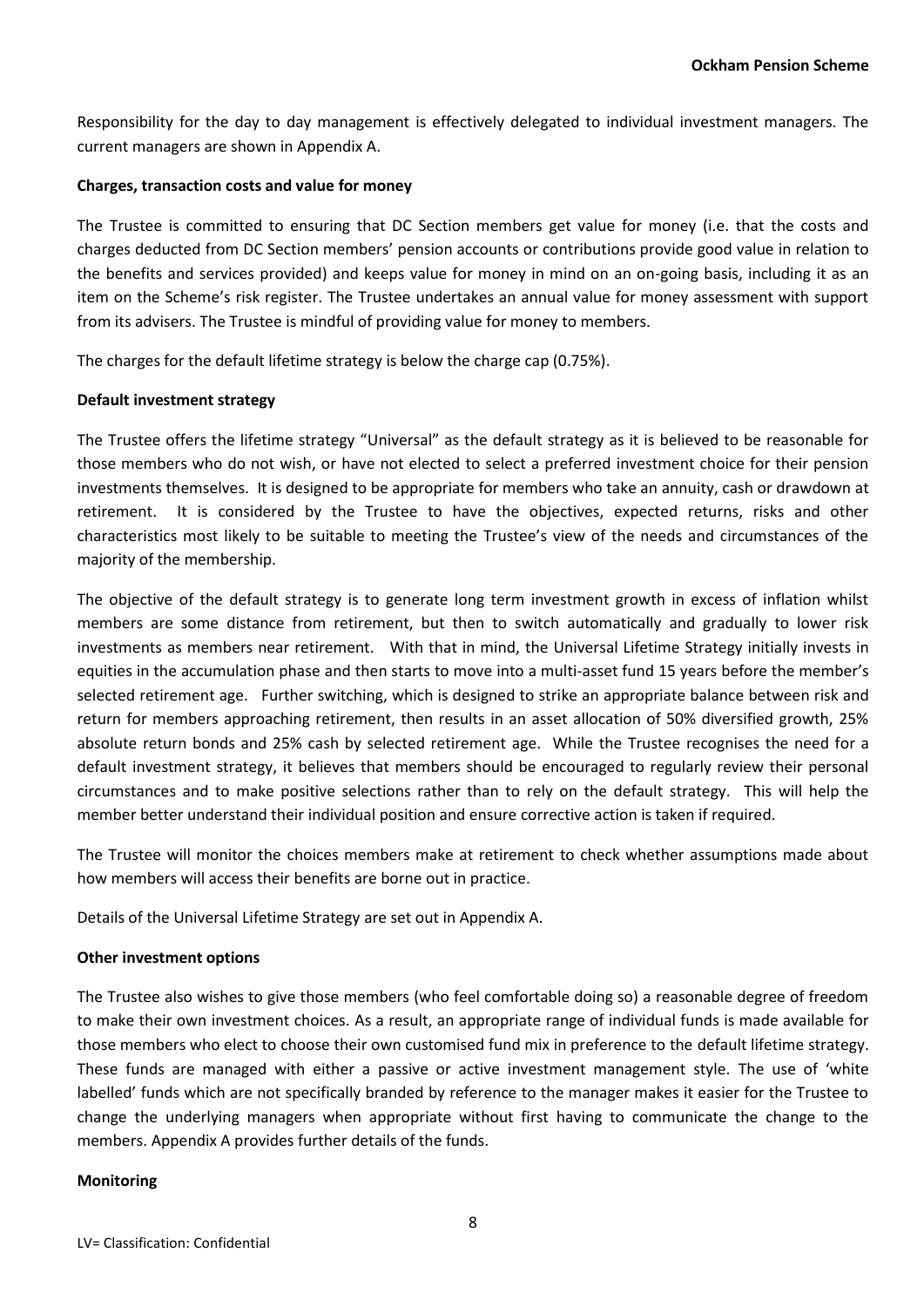The manner in which the Trustee monitors the investment managers in the DB section of the SIP also apply to the DC Section. However, in relation to DC, assets are predominantly held in pooled funds and they recognise that managers cannot fully align their strategy and decisions to the (potentially conflicting) policies of all their pooled fund investors in relation to strategy.

As such, the Trustee recognises its responsibility to ensure that the managers' investment approaches are consistent with its policies before any new appointment, and to monitor and to consider terminating any existing arrangements that appear to be investing contrary to those policies.

The Trustee is not involved in the investment manager's day-to-day operation and therefore cannot directly influence the performance target. However, it will assess the performance and review the continued use of each fund and will obtain and consider advice on retained investments where appropriate. The Trustee's investment adviser provides regular advice on the suitability of the fund range and default strategy as well as monitoring how material changes to the legislation or the membership may impact this. A set of objectives have been provided by the underlying fund manager and are consistent with their benchmark and investment approach (these are, of course, simply objectives and the rate of return can obviously not be guaranteed).

The benchmark for each fund is set by the underlying fund manager, however it should be noted that as Aviva provides 'wrapped' versions of the underlying funds in which it invests the wrapped version of the fund will not exactly match the performance of the underlying fund.

The Trustee accepts that the discrepancy between the performance achieved by a wrapped fund and that of the underlying fund in which it invests is unavoidable. However, Aviva should take steps to reduce this to an absolute minimum and the Trustee will monitor accordingly.

The platform provider will be responsible for:

- providing access to a range of funds managed by various investment managers;
- providing the Trustee with regular information concerning the management and performance of the assets; and
- Administering member assets.

The Trustee reviews the performance of the platform provider on a regular basis.

# **C. Responsible Investment**

These considerations apply to both the DB and DC Sections of the Scheme.

#### **Environmental, Social and Governance Factors**

The Trustee incorporates all financially material considerations into decisions on the selection, retention and realisation of investments through strategic asset allocation decisions and the appointment of investment managers, so far as possible.

The Trustee believes that environmental, social and governance factors (including but not limited to climate risk) will be financially material over the time horizon of the Scheme but will have varying levels of importance for different types of assets invested by the Scheme.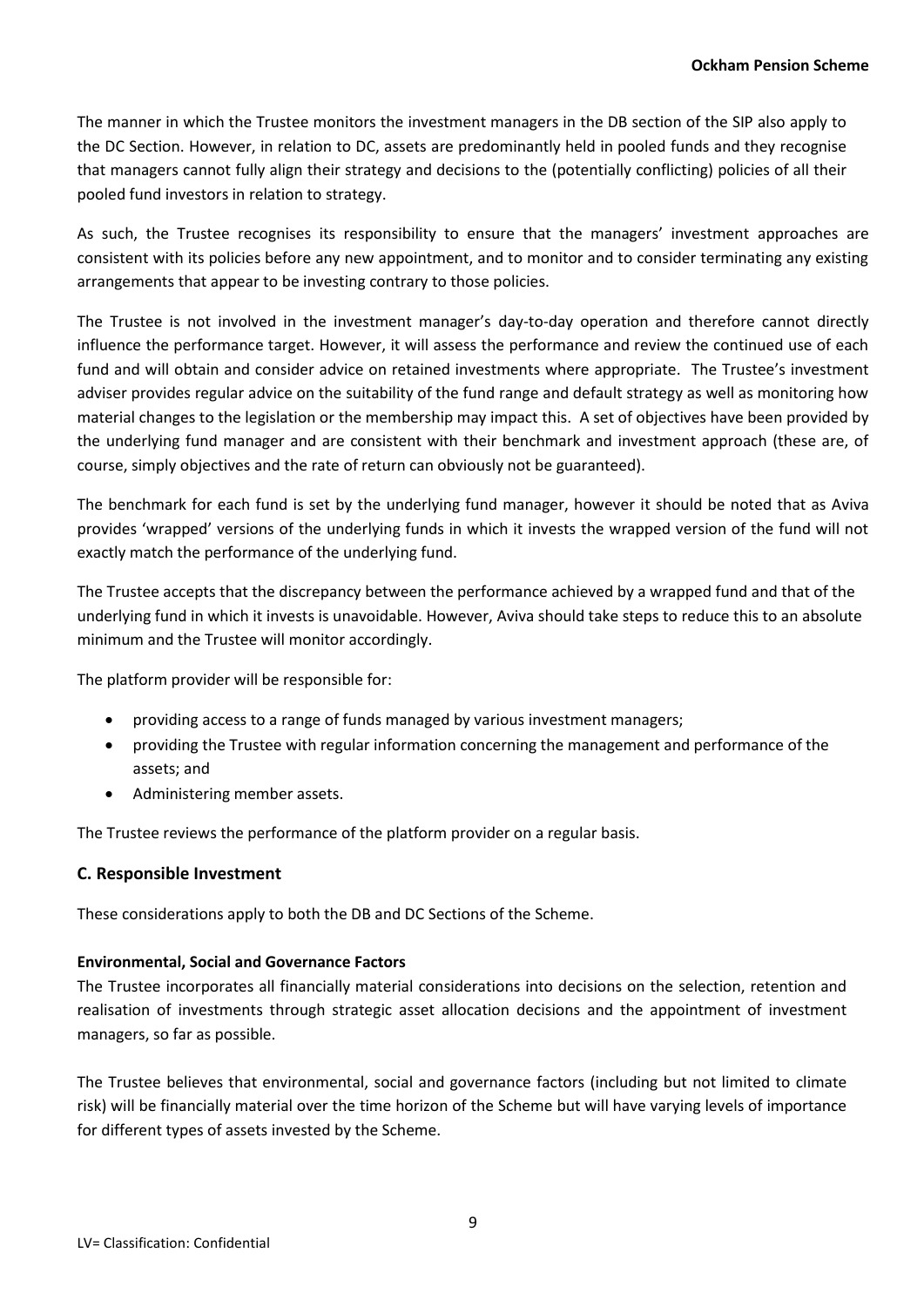The Trustee does not factor non-financial decisions (such as ethical or moral beliefs) into their investment decision making, nor do they appoint investment managers that consider these factors.

# **Stewardship**

The Trustee recognises that good stewardship practices, including monitoring and engaging with investee companies and exercising voting rights are important as they help preserve and enhance asset owner value over the long term.

Direct engagement with underlying companies (as well as other relevant persons) of which the Trustee owns shares and debt is carried out by the Scheme's investment managers.

The Trustee expects their investment managers to practice good stewardship. This includes monitoring, engaging with issuers of debt or equity on relevant matters such as performance, strategy, risks, capital structure, conflicts of interest and environmental, social or governance considerations, and using voting rights to effect the best possible long-term outcomes.

The Trustee's investment advisers assess the ability of each investment manager in engaging with underlying companies in order to promote the long-term success of the investments, and reports to the Trustee on a regular basis.

When selecting, monitoring and de-selecting asset managers, stewardship is factored into the decision-making process to the appropriate level for the specific asset class in question.

Engagement with relevant persons includes the exercise of rights (including voting rights) attaching to the Scheme's equity investments which are exercised by the asset managers of the Scheme. The Trustee monitors and discloses the voting records of its managers on an annual basis.

# **Monitoring climate-related risks and opportunities**

The Trustee believes that climate change is likely to be a financial risk affecting the Scheme's investments to some degree. The Trustee will monitor appropriate climate risk metrics related to the Scheme and considers these when making investment decisions.

The Trustee believes that climate-related factors may create investment opportunities that the Scheme should do its best to take advantage of, where it is appropriate as part of the wider strategic objectives and/or its fiduciary responsibilities.

The Trustee believes that although markets are likely to partially price in climate related risks, it cannot rely solely on markets to react quickly or accurately enough. The risks arising from climate change should therefore be actively managed where this is possible, appropriate and consistent with the Scheme's wider investment strategy.

The Trustee believes that climate-change risk needs to be considered alongside and balanced against the other relevant investment risks and considerations when evaluating investments. The Trustee therefore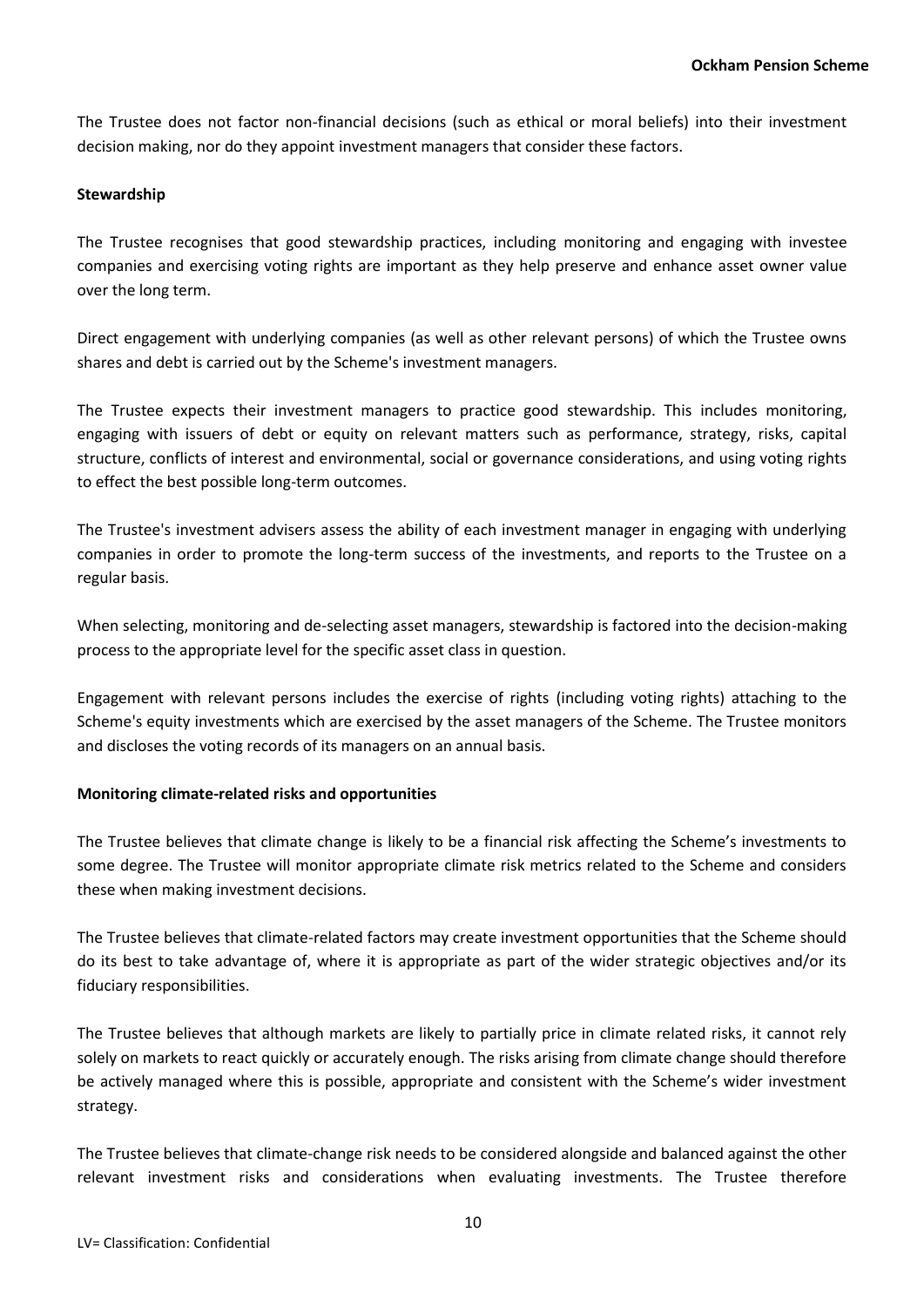acknowledges that it may not always be able to minimise climate-related risk if doing so would be to the detriment of wider strategic objectives and/or its fiduciary responsibilities.

# **Engagement**

The Trustee believes that engagement (including the exercise of voting rights) is a potential means of helping to manage the Scheme's climate-related risks. However, its efficacy can be limited, and other actions should be considered alongside engagement. Engagement with underlying companies (as well as other relevant organisations) is carried out primarily by investment managers on behalf of the Trustee.

The Trustee may look to disinvest from investments or asset managers which are inadequately managing their climate-related risks if attempts to engage with these parties to address this are not successful, subject to legal advice on any Trustee divestment decision or framework.

The FISC will work collaboratively with managers and relevant industry stakeholders to set Scheme-wide objectives for the engagement activities that are carried out on the Trustee's behalf. This will be disclosed in the annual TCFD report.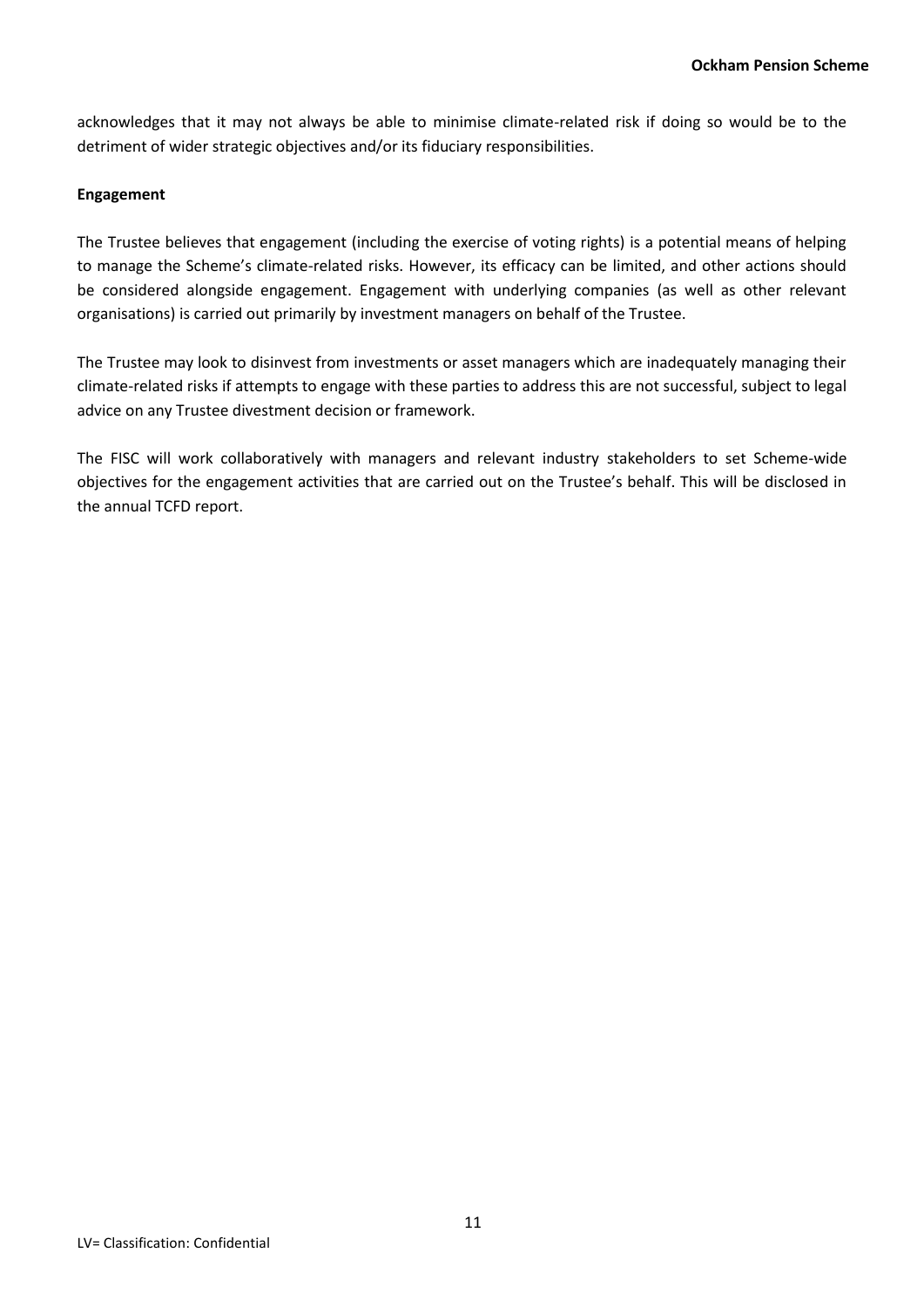## **Appendix A – DC Section funds and default lifetime strategy**

The Trustee makes available a range of passively and actively managed self-select funds and the default option which is a lifetime strategy. Details of the options are set out below. Members are provided with clear information on the investment options and their characteristics that will allow them to make an informed choice.

The fund options are provided to members via an investment only platform arrangement with Aviva. The funds are all white labelled, open ended and are priced daily. The funds marked with a (\*) are building blocks of the default lifetime strategy and are not offered on a self-select basis.

| White label fund<br>name                       | <b>Underlying fund name</b>                                                                                                                                                                         | <b>Benchmark</b>                                                                                                                                                                      | <b>Objective</b>                                                                                                                                                                                                                                                         |  |
|------------------------------------------------|-----------------------------------------------------------------------------------------------------------------------------------------------------------------------------------------------------|---------------------------------------------------------------------------------------------------------------------------------------------------------------------------------------|--------------------------------------------------------------------------------------------------------------------------------------------------------------------------------------------------------------------------------------------------------------------------|--|
| My Balanced Growth<br>Fund*                    | 10% Newton Global Dynamic Bond Fund<br>20% BlackRock World Equity Index Fund<br>20% LGIM Diversified Equity Factor Fund<br>25% Baillie Gifford Multi Asset Growth Fund<br>25% LGIM Diversified Fund | 10% 1 month £ LIBOR + 2% pa<br>20% FTSE All World Developed Index<br>10% MSCI World<br>10% MSCI World (100% GBP Hedged)<br>25% BoE Base Rate + 3.5% pa<br>25% 3 month LIBOR + 3.5% pa | This fund invests in a mix of asset classes including equities, property and<br>bonds, aiming to provide long-term investment growth in excess of inflation.<br>Currently this fund cannot be accessed on a self-select basis.                                           |  |
| My Approaching<br>Retirement Fund*             | 25% Newton Global Dynamic Bond Fund<br>25% Baillie Gifford Multi Asset Growth Fund<br>25% LGIM Diversified Fund<br>25% BlackRock Cash Fund                                                          | 25% 1 month £ LIBOR + 2% pa<br>25% BoE Base Rate + 3.5% pa<br>25% 3 month LIBOR + 3.5% pa<br>25% 7 day LIBID                                                                          | This fund invests in a mix of asset classes including equities, property and bonds<br>and is designed to contain an appropriate balance between risk and return for<br>members approaching retirement. Currently this fund cannot be accessed on a<br>self-select basis. |  |
| My Cash Fund                                   | <b>BlackRock Cash Fund</b>                                                                                                                                                                          | 7-Day Sterling LIBID                                                                                                                                                                  | This fund invests in bonds, gilts and cash and aims to provide long-term returns<br>in excess of cash. Currently this fund cannot be accessed on a self-select basis.                                                                                                    |  |
| My Property Fund                               | Threadneedle Pensions Property Fund                                                                                                                                                                 | IPD All Balanced Weighted Index                                                                                                                                                       | This fund mostly invests in cash. It aims for returns in line with short-term<br>interest rates on the financial markets.                                                                                                                                                |  |
| My Pre-Retirement<br>(Annuity Focused)<br>Fund | <b>LGIM Pre-Retirement Fund</b>                                                                                                                                                                     | ABI Sterling Long Bonds                                                                                                                                                               | This fund aims to provide exposure to property, either directly or via the shares<br>of property companies. It can also invest across other asset classes such as<br>bonds, gilts and investment funds. It aims for similar returns to a broad property<br>index.        |  |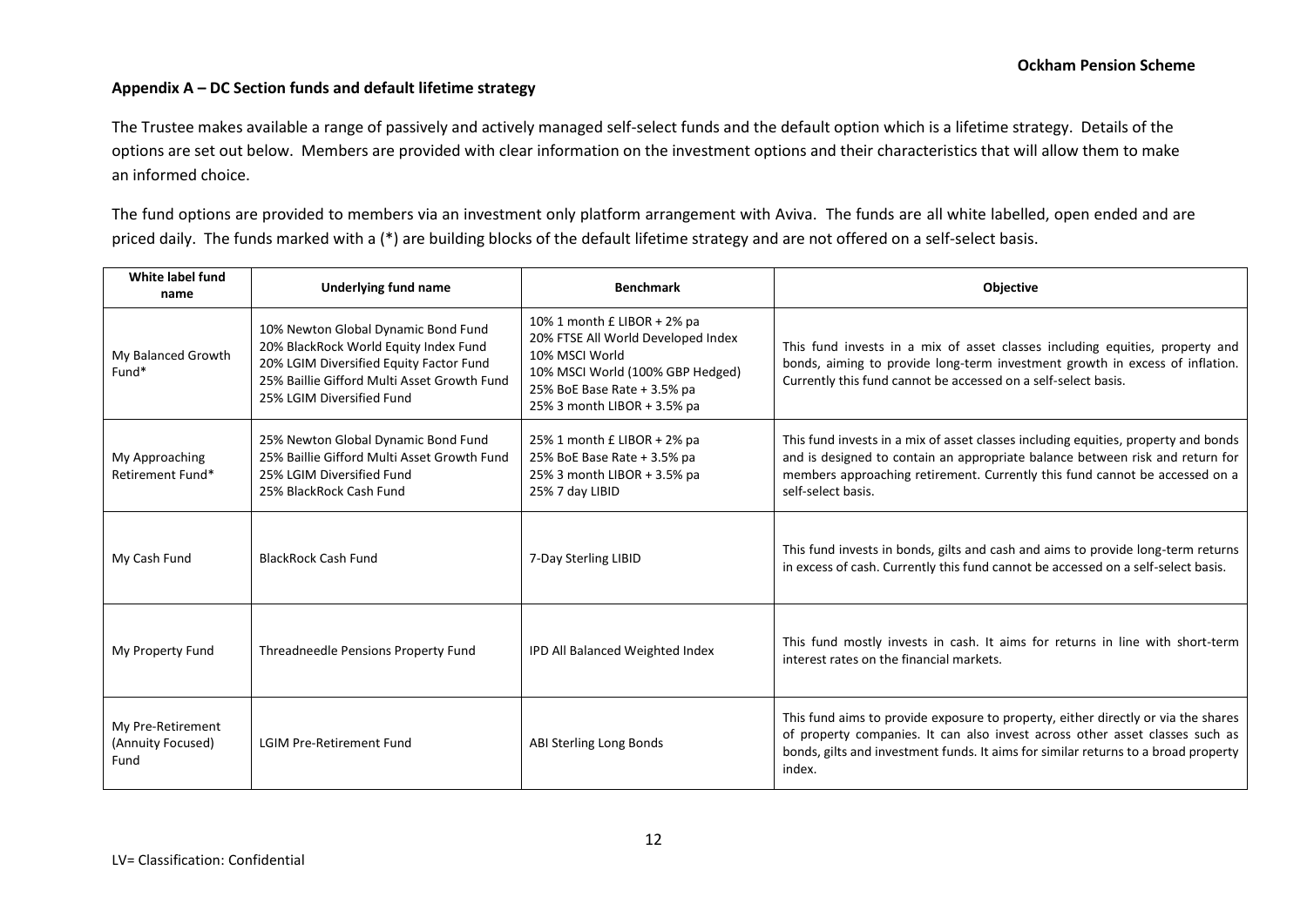| My Diversified Growth<br>Fund             | <b>LGIM Diversified Fund</b>                                                     | 3 month LIBOR + 3.5% pa                                                                  | This fund invests in corporate bonds and gilts aims to achieve a return similar to<br>that of a traditional annuity product.                                                                                                                                                                          |
|-------------------------------------------|----------------------------------------------------------------------------------|------------------------------------------------------------------------------------------|-------------------------------------------------------------------------------------------------------------------------------------------------------------------------------------------------------------------------------------------------------------------------------------------------------|
| My Diversified Growth<br>Fund (Active)    | Baillie Gifford Multi Asset Fund                                                 | UK Base Rate +3.5% pa, net of fees over<br>rolling 5 year periods                        | This fund invests in global shares as well as a wide range of other asset classes.<br>It aims for a higher rate of return than inflation. The fund is actively managed so<br>the allocation to asset classes can be expected to change over time. Derivatives<br>may be used for investment purposes. |
| My UK Shares Fund                         | BlackRock UK Equity Index Fund                                                   | FTSE All-Share Index                                                                     | This fund invests in the shares of UK Companies and aims for returns in line with<br>a broad UK equity benchmark.                                                                                                                                                                                     |
| My Global Shares Fund                     | 50% BlackRock Aquila World Index Fund<br>50% LGIM Diversified Equity Factor Fund | 50% FTSE All World Developed Index<br>25% MSCI World<br>25% MSCI World (100% GBP Hedged) | This fund invests in a mix of UK, overseas, and emerging market equities. It aims<br>for returns in line with a broad equity benchmark.                                                                                                                                                               |
| My Ethical Global<br><b>Equity Fund</b>   | LGIM Ethical Global Equity Index Fund                                            | FTSE 4Good Developed Index                                                               | This fund invests in global shares that have been screened to have higher than<br>average Environmental, Social and Governance characteristics as well as those<br>that meet certain ethical criteria. The fund aims to track the performance of its<br>benchmark.                                    |
| My Emerging Markets<br><b>Equity Fund</b> | <b>BlackRock World Emerging Markets Equity</b><br><b>Index Fund</b>              | <b>MSCI Emerging Markets Index</b>                                                       | This fund invests in emerging market equities and aims to return in line with a<br>broad emerging market equity benchmark.                                                                                                                                                                            |
| My Islamic Global<br><b>Equity Fund</b>   | HSBC Islamic Global Equity Index Fund                                            | Dow Jones Islamic Titans 100 Net                                                         | This fund invests in global shares in a manner consistent with Sharia law. The<br>fund aims to return in line with a benchmark also compiled to comply with<br>Sharia law.                                                                                                                            |